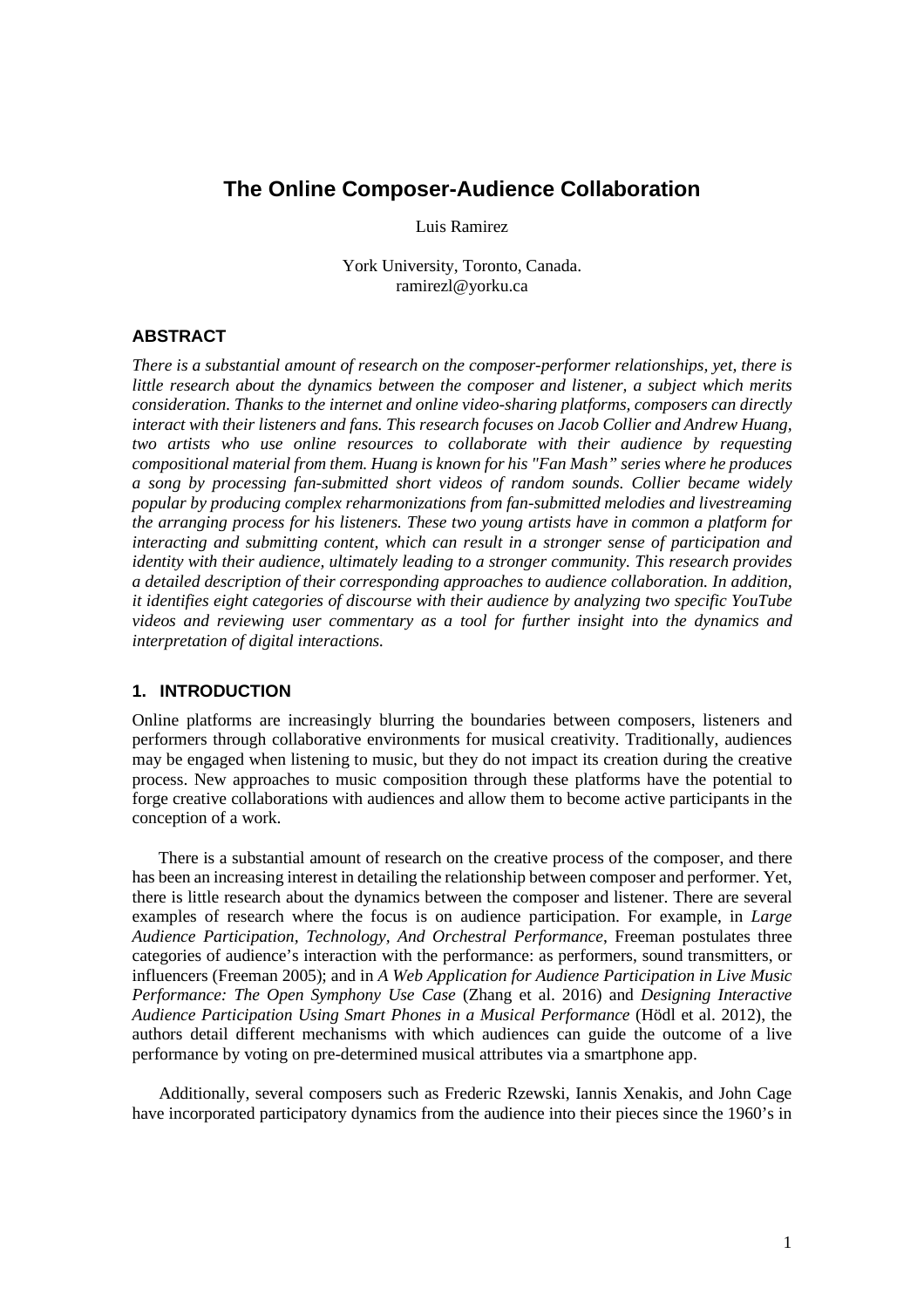the form of claps, vocalizations, or producing other sounds. Some examples include John Cage's work for audience-operated turntables *33-1/3* (Cage 1969) or several of Murray Schafer's works like *Patria*, where Schafer demands from the audience "active involvement in the performance" and places an intrinsic responsibility on the participants and their actions in order to achieve a successful performance experience" (Galloway 2011).

While some composers have embraced the audience as a potential creative resource, many others maintain the posture of the composer as the sole source of the musical material. This creates a clear division in the ways a musical work is conveyed to an audience, creating a "dichotomy between participatory and non-participatory interactions" (York 2019). Yet, unless the work is improvisational in nature, the participatory aspect rarely cross into existing within the creative process of the composer. All the previously mentioned examples are cases in which the audience's participation occurs only during a live performance of the work. The research presented here focuses on two cases where the involvement occurs as part of the compositional creative process, and therefore fixed in the final product. More importantly, these interactions enrich the aspects of community and identity between artists and listeners.

Thanks to the internet and online video-sharing platforms, composers can directly interact with their listeners and fans, and this relationship is in sharp contrast to the usual dynamics between the performer and the listener. This research will focus specifically on Jacob Collier and Andrew Huang, two artists who make use of these online resources to collaborate with their audience by requesting compositional material from them to implement it into their songs.

This crowd-sourced music is not a novel phenomenon, but due to the popularity of these musicians it is now a recurrent dynamic online. Huang, a Toronto-based musician and YouTube personality, is known for his "Fan Mash" series, where he produces a song by processing fansubmitted short videos of random sounds. Collier, a Grammy-winning multi-instrumentalist based in London, England, became widely popular by producing complex reharmonizations from fan-submitted melodies and livestreaming the arranging process for his listeners.

These two young artists have in common a platform for interacting and submitting content; they both share their compositional process as a video and receive audience feedback before, during, and after the creative process. This results in a stronger sense of participation and identity with their audience, ultimately leading to a stronger community. This research analyses how these two musicians use these platforms to invite their audience into their creative process and it provides a detailed description of their corresponding approaches to audience collaboration. In Collier's case the result is a livestreamed video and in Huang's case a produced video, hosted in their own channels respectively. In addition, this research postulates eight layers of discourse that can be analysed for further insight into the dynamics between composers and online audiences, and as a tool for understanding and interpreting the mechanisms of digital interactions.

#### **2. ANDREW HUANG**

Andrew Huang is a Toronto-based musician and YouTube personality. His music spans a multitude of styles and genres and he is constantly expanding the boundaries of traditional music performance and production with his skills as a multi-instrumentalist, vocalist, producer, composer, and sound designer. One thing that stands out about his music is the innovative way of turning ordinary objects into instruments for his "song challenges", a series of videos where he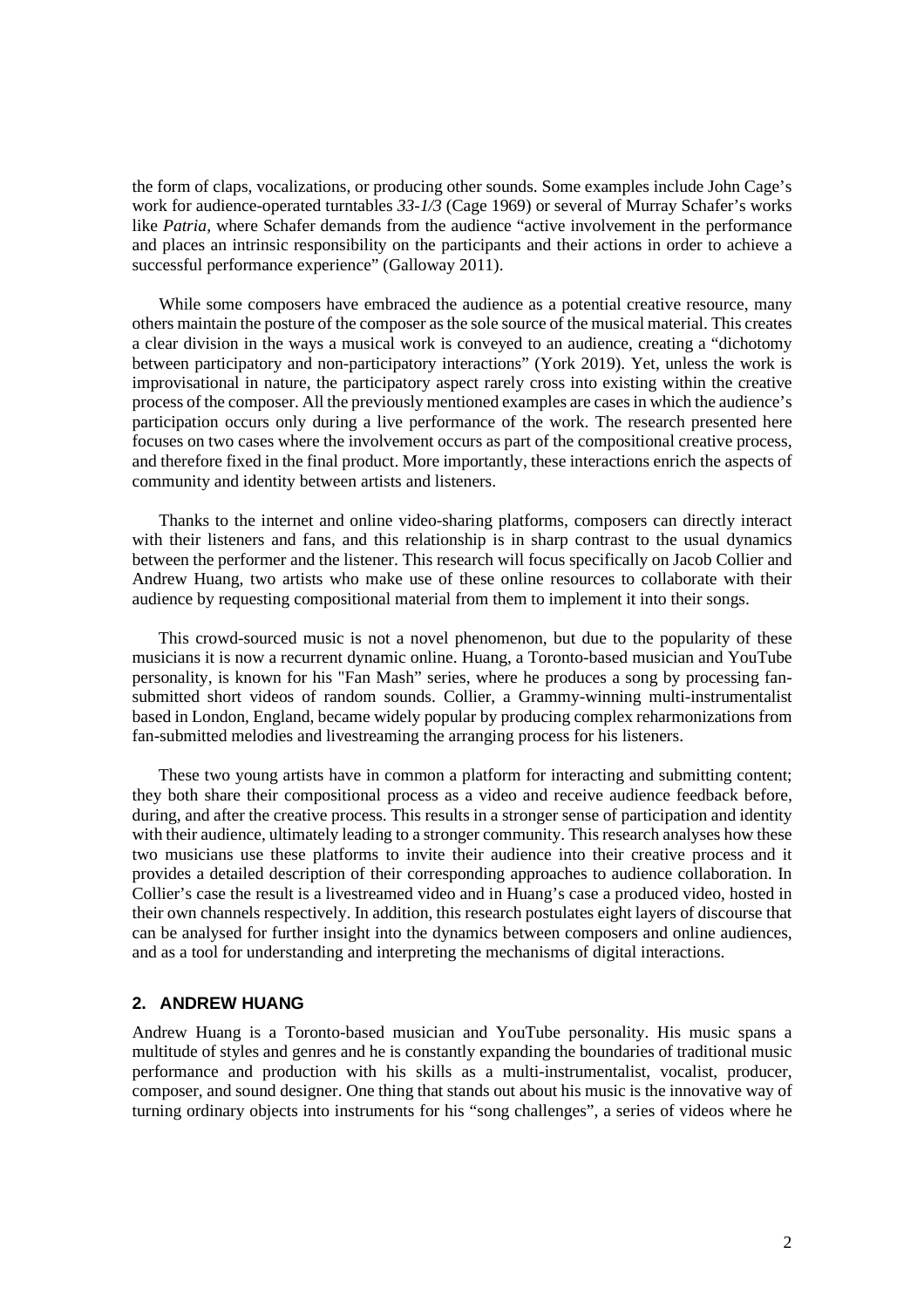produces a song based on audience suggestions by processing fan-submitted short videos of random sounds using everyday objects as instruments. His success has landed him several sponsorship opportunities, where companies like Google, LG, and Sony have partnered with him (Huang 2019) to create a song with the sounds of their products as a fresh new way of marketing to attract younger demographics.

In his video *How to make TRACKS and not just LOOPS* (Huang 2018b) published on February 12, 2018, Huang gives viewers advice in working the second part of tracks and how to avoid falling for the common bad habit of making loops that do not develop further. He finds an incomplete song project selected by his followers and decides to add a drop, so he goes to Twitter and tweets: "...I need some random short sound effects. Feel free to tweet me back with any sound you've made that you don't mind me using. If you've got video of it too I'll take it!" (Huang 2018c). Huang leaves the submission open for one hour, after which he gathers his favourite sounds. This video mentioned is the first time he showcases the clips that people sent to him, presenting the result at the very end - a heavy dubstep-like groove combined with a video montage of all the videos people sent of themselves. Three days later, Huang uploaded the video titled "*How I made a drop with random sounds you sent me,"* (Huang 2018a) where he explains in depth his creative process of editing and arranging the sounds. The main objective with this video is to explain the tricks and methods he used for editing and processing the sound bites. The sounds that the users submitted are varied, from the sounds of keys hitting a table, a water bottle hitting someone's face, or a sword being unsheathed. This is the video that will be analysed below.

#### **3. JACOB COLLIER**

Jacob Collier is a Grammy-winning multi-instrumentalist based in London, England. He has been recognized as one of the most innovative musicians of our time, hailed as "jazz's new messiah" (Lewis 2015). Not only is he pushing the limits of his music in compositional terms with his intricate and complex productions, he is also breaking new ground with the use of technology in music performance. Collier's journey began by uploading multi-track performances of himself to his YouTube channel. His fame and recognition on the internet eventually led him to Quincy Jones, who is now his manager and mentor.

Collier became widely popular online by producing complex reharmonizations from fansubmitted melodies and livestreaming the arranging process for his listeners. In 2016, Collier used the crowdfunding site Patreon to support the release of his album, *In My Room*, and created the #iHarmU campaign, (JazzRefound 2016) where donors of \$100 or more were able to send him 15-second melodies that he would harmonize and post on his Instagram and YouTube channel. The campaign greatly increased his following, and added some notable patrons include British Jazz artist Jamie Cullum, Ben Folds, and Kevin Olusola of the a cappella group Pentatonix (JazzRefound 2016). One of these patrons was Chris Costa, and Collier livestreamed his reharmonization of Costa's material on YouTube on March 2, 2018 (Collier 2018b) releasing the video to his Instagram page four days later (Collier 2018a).

This video is the third and most recent #iHarmU livestream by Collier, and his methodology has remained consistent throughout other livestreams. In his livestreams, he drafts his ideas on a Logic Pro X template prepared with several audio and MIDI tracks pre-loaded. The template is divided into four large regions: for vocals, bass, drums, and other instruments. Costa' submission was in two short parts, a melodic one and a spoken one. The lyrics are an excerpt of Costa' own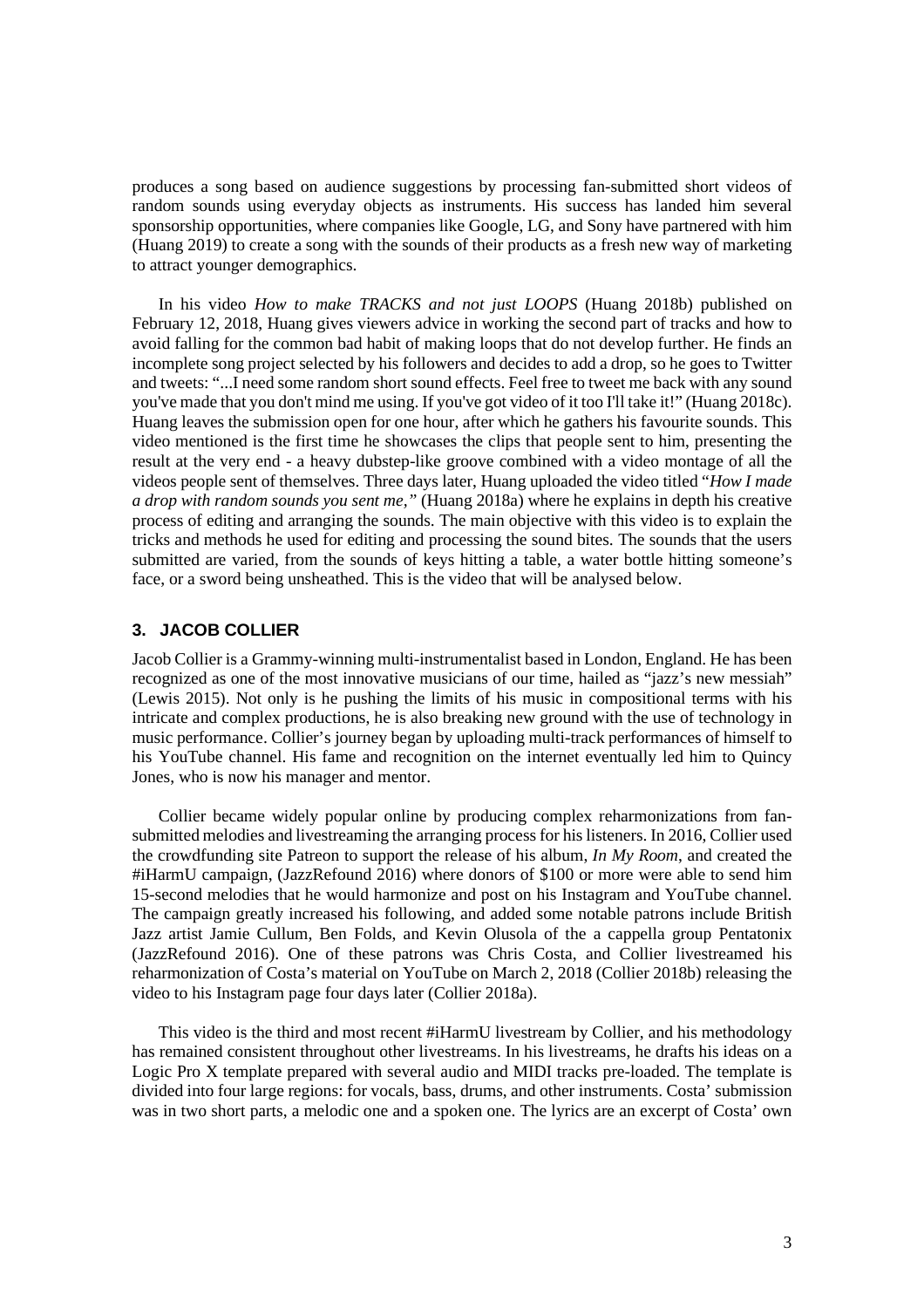song "The Masterplan": "My body was placed in a land of melody who decided for me […] I want to see who did the Masterplan." (Chriscostamusic 2016).

Collier begins working with Costa' video and audio as the only initial sources, and as he explores different possibilities, he narrates his plans to the audience, recording his ideas by singing or with a MIDI device. The viewers can react and give him feedback in real time, which Collier sometimes incorporates into his creative decisions. It is important to note that this video was streamed shortly before YouTube's platform was able to record the chat commentary as they were happening live, so unfortunately the live interactions Collier had with the chat were not preserved. The comments left on the video were left after the video stream was uploaded to his channel.

One of the unique factors that allows Collier to have this dynamic with his audience is because of the remarkable speed of his workflow. A composer's creative process is rarely documented in this setting due to its usual secrecy and varying time frames depending on the composer. Collier has the advantage of being able to do exactly what he envisions thanks to his competence with the software and aural skills. What the audience is seeing is akin to a laboratory, where Collier knows exactly how every instrument and formula works but is constantly experimenting with new results. Due to the density and complexity of his musical gestures, or what Collier calls "maximalism" (Shapiro 2018), it can take a long time to externalize his ideas even at this pace. Nevertheless, throughout the entire three hours of this livestream there were very few things that changed once he had recorded them.

One clear example of his creative thinking and constant perspective of the larger conception of the work occurs during the first few minutes of the stream, from [00:14:50] to [00:15:22] (Collier 2018b). During this period a lot of the aforementioned factors are reflected: musical and technological virtuosity, recording multiple tracks at a fast pace, and long-term planning by combining reversed audios with spoken, sung, and blabbed words to create a rich texture and colourful rising effect. A few moments later he expresses that the cacophonic juxtaposition of these elements is not random - it is connected to the sentence in the lyrics: "I want to know who did the masterplan", and Collier explains that the intention behind these layers is to portray multiple contenders behind the creation of this masterplan.

Despite of the long livestream, Collier works in a systematic and structured way, with a clear outline of what the overarching plan is going to be for this arrangement. Table 1 illustrates a summarized timeline of the entire livestream.

| <b>Sections</b> | <b>Transition</b>     | <b>First Section</b> | <b>Second Section</b> | <b>Final revisions</b> |
|-----------------|-----------------------|----------------------|-----------------------|------------------------|
| Mood            | Sweeping Rise         | Pastoral Waltz       | Frenzy Funk           | Groovy                 |
| $#$ of tracks   | $-49$                 | ~129                 | ~237                  | ~245                   |
| <b>Timecode</b> | $00:00:00 - 00:23:00$ | 01:08:00             | 01:58:00              | 03:12:17               |

**Table 1. Timeline of Collier's livestream.**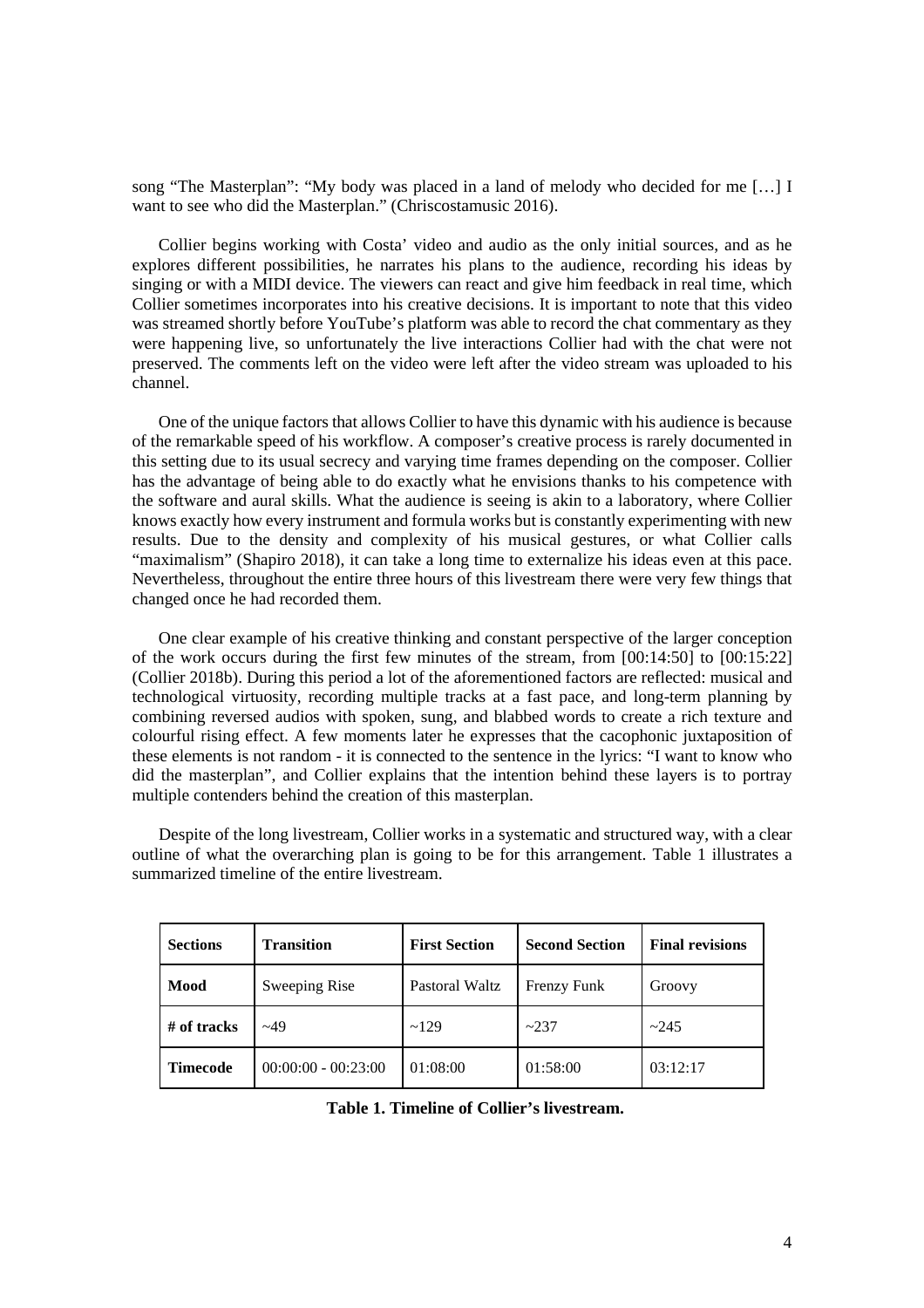### **4. LAYERS OF DISCOURSE**

Whether it is a livestream or a video that has been published to their channel, the key principle is that the artists are in constant communication with their audience. However, there are certain advantages and disadvantages depending on the medium and approach. A livestream has the benefit of including more participatory elements and extended exposure to the composer's creative dynamics. On the other hand, the editing aspect of a fixed video makes the content more accessible and digestible for a broader audience. In both forms there are several layers of discourse, which collectively create an environment in which the viewers can immerse themselves. The following are the categories identified when comparing both artists' videos.

### **VISUAL INTERFACE**

An important factor of Huang's brand is the editing style of his videos. Most commentators praise his aesthetic decisions, and this high-quality production is a combination of professional cameras, tracking shots, time-lapses, coloured LED lights, and various other cinematographic elements. This presentation packages the video as a high-quality product, making it more memorable.

On the other hand, the streaming setup of Collier's video consists of 4 different camera shots: a main one showing the Logic Pro X window where the tracks are laid out; a wide shot of himself and his room at the top right corner where he addresses the audience; an overhead shot that shows both the keyboard MIDI interface and his computer keyboard; and the streaming software window, basically a mirror of the streamed scene itself. This covers virtually every possible visual channel to maximize the connection with the viewers. The audience can see his space, his keyboard shortcuts and speed of workflow, the pitches he inputs, and what he is seeing on his screen. In addition, Streamlabs, the platform that Collier uses for donations and subscriptions, shows a notification on screen - a small animation of Collier cheering - whenever a new user subscribes or donates to him, enticing others to do so. This multi-dimensional interface allows the viewer to be fully immersed in Collier's world.

## **EDUCATIONAL/TECHNICAL**

YouTube is an excellent platform for educational content, and Huang uses his channel to teach his viewers about gear, composition, tricks, or generally any musical advice that he can share from his experience. Although Collier mainly uses his channel to posts his music videos, he also explains concepts or tools used during his workflow during livestreams, whether technical terms of audio production or explaining certain effects he has discovered over the years.

In the case of Huang's video (Huang 2018a), he walks the viewers through the specific techniques used for this excerpt of music:

- Editing: trimming down audios to use only the portion of the sound that is usable [01:09].
- Pitch Shifting: making the sound higher or lower, in two categories:
	- Melodies: using sounds with a defined pitch and shifting them around to create a melodic line [02:13].
	- Pitch Modulation: includes automation, or a moving parameter giving it continuous movement [02:51].
- Equalization: Increasing or decreasing a specific region of the frequency spectrum [03:13].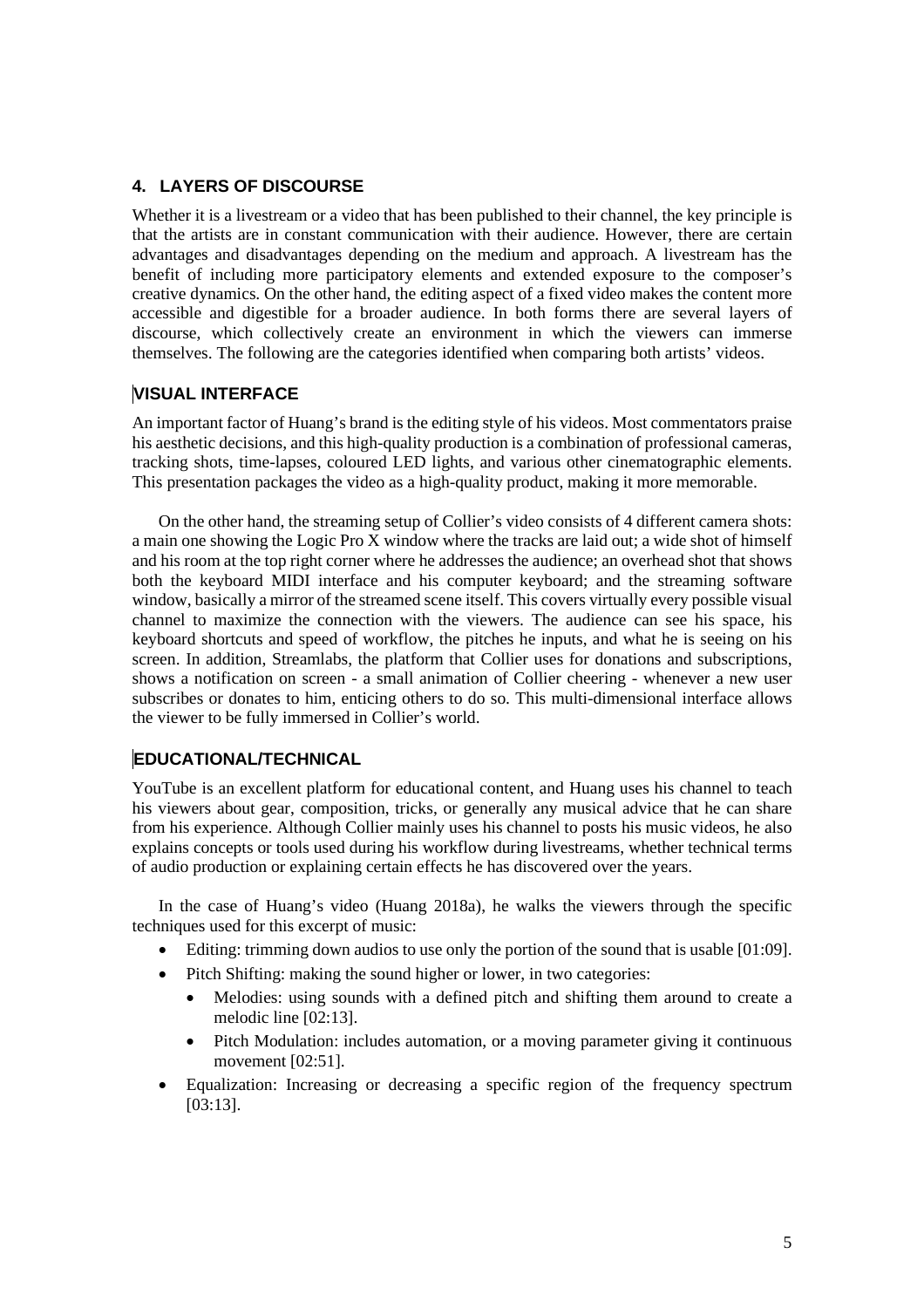- Layering: Combining elements with similar timbres to create a larger sound [04:25].
- Other combinations of these techniques.

In Collier's video, he describes several audio techniques throughout the stream: how he uses panning to spread the sound [00:10:45]; how to create a sweep effect with his mouth and tremolo effect [00:18:12]; how the latch automation works [01:54:57]; or how to stretch an audio file using specific macros and shortcuts [00:22:08], among others.

### **HARDWARE & SOFTWARE**

In order to examine the behaviour of the audience, a brief analysis of the comments is necessary. The comments left on both videos were read one by one and grouped into three overarching categories after recurring characteristics emerged between both versions. The three categories are *Praise*, *Observations*, and *Music Related*. After labelling the comments it is fair to assume a large proportion of these audiences are music gear enthusiasts, keenly interested in the tools that both Huang and Collier use, since gear and sound libraries are among the most common topics of discussion in the video. This category includes discussions about both hardware - microphones, computer, audio interface, etc. - and software - Digital Audio Workstation, sample libraries, plugins and effects, etc. A reasonable assumption for this interest is the sense of identity and relatability that these artists inspire in the viewers who may want to follow their steps.

Huang is famous for using modular synthesizers, and although he does not use one in this video, he adds a full list of his gear to every video's description, including audio and camera gear. In terms of software he constantly recommends Ableton Live, and during the video he mentions several distortion plugins and other effects used with this program.

Collier mentions different products he uses during several moments, usually accompanied by a short review. In this video he mentions his recently acquired microphones [00:06:54], his recent purchase of Trilian, a bass module [00:09:24], the Crystallizer plugin by soundtoys which adds reverse effects and textures [02:43:30], and the use of Altiverb [00:10:14], a reverb plugin that simulates the acoustic qualities of real spaces, among others.

### **METHODOLOGY**

Huang describes the methodology for this drop (Huang 2018b) in three stages: he begins with a sample collection, in this case facilitated by his twitter followers. He then edits each sample and make them as musical as possible. The final stage is the production of the drop and all the aesthetic decisions involved.

In Collier's case, near the beginning of the video he announces that this arrangement will be groove-based, because the video contains more rhythmic potential than harmonic potential. When he records himself singing individual notes within a chord, he does not require the use of notated music or any other aid. He follows a quick strategy of recording on one track at a time, moving quickly from one to the next one until the chord is fully recorded. Sometimes he will record a specific pitch more than once to give it extra weight, voicing the chord like a pianist would. During the stream he constantly alternates between recording different instruments, keeping virtual instruments to a minimum. The real instruments he used were: bowed double bass, electric bass, piano, electric guitar, glockenspiel, drum set, acoustic guitar, bouzouki, several bells,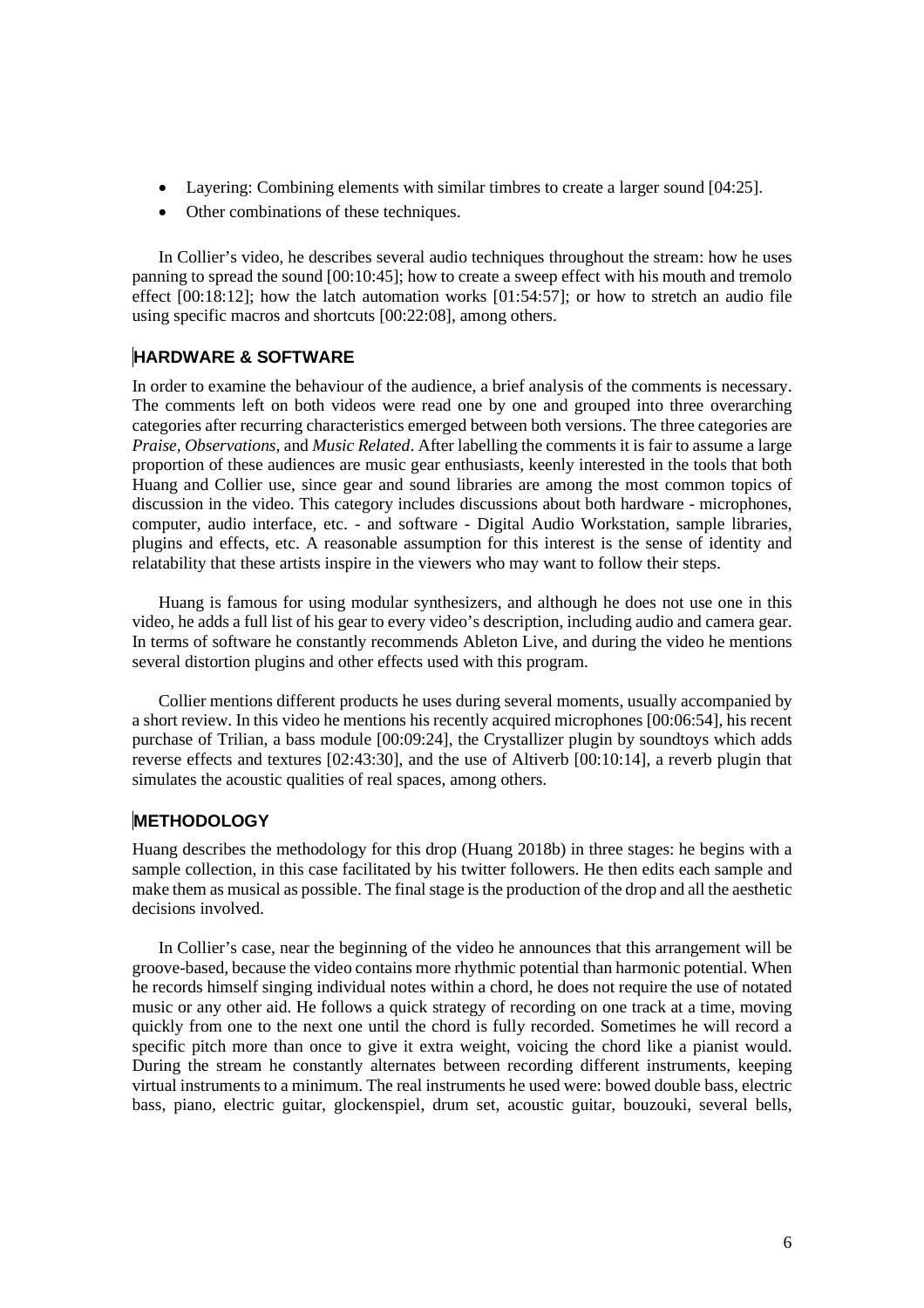tambourine, claps, melodica, djembe, and his voice. The only virtual ones he used were pizzicato strings, Celtic harp, and three audio samples - bubbles, an avalanche, and glass breaking. Despite his fast pace, he allows himself some time to make his intentions clear, sometimes verbalizing his ideas and others simply humming the desired musical gesture. By the end of the video, Collier has accumulated over 240 tracks of audio.

## **CREATIVITY**

This category encompasses discussions of philosophical aspects of each artist's creative process. In Huang's video his creativity is displayed as a finalized product. While he does show the strategies for the final product, he does not show the procedure. In his video the result itself is the creative aspect, whereas in Collier's case the creativity is witnessed as a process. Collier also likes to share his experience in relatable metaphors. During his livestream (Collier 2018b) he says things like "the best way to learn is by trying stuff out" [01:10:00] or points out the difference between a "bubble thing" and a "bubble-flavoured thing" [00:23:42] when he adds certain textures to colour larger-scale gestures. Quite frequently he emphasizes the value of one's individuality with quotes like "Be yourself, everybody else is taken" [01:19:04], and at a point even acknowledges when something finally achieves the "Jacob Collier" sound [02:56:33]. He shares many pieces of advice so often that it is common to find commenters who refer other viewers to the timecode of their favourite quotes as can be seen in this comment: "1:52:10 unexpected life lesson. You are smart on so many levels Jacob" (poeven 2019).

## **PERSONALITY**

Huang has been regularly uploading videos to his channel since 2006 and his personal brand has solidified through the years, alongside a unique visual editing style to his videos. He is also rather active in Twitter and Instagram, allowing his followers to have multiple vantage points to his personality. Nevertheless, it is worth noting that Youtubers are known for heavily curating and editing their videos to fit a manufactured self that resonates with the viewers (Parkin 2018; Saul 2016).

One unique aspect of the livestream format is the access to Collier's raw personality. His mannerisms are constantly in the spotlight, and traits of his character are manifested in his humour and distinct British accent, features that are brought up frequently in the comments: "The way this guy talks is so posh" (ANIMALxBTKx 2018). Some notable moments during the livestream are when he shares his philosophy about love and human interaction and not letting it be compressed or rushed [01:52:30], when he does something quirky to acknowledge people subscribing and tipping [00:24:03], or when he emulates a hyperbolic reaction from his viewers when playing an unorthodox chord progression [01:27:01]. Collier was wearing a dinosaur onesie during the stream which by itself says a lot about his demeanour.

## **MUSICAL**

Since Huang takes a more educational angle to his video, most of the specifically musical aspects were discussed above as techniques. However, he does mention other musical factors such as the fact that he uses three additional sounds for the mix - a kick drum and two different snare drums - or how the context for this drop is within the framework of a techno song.

On the other hand, Collier is known for his dense theoretical knowledge and incorporating it into his music. He gained a lot of popularity with several YouTube interviews about music theory,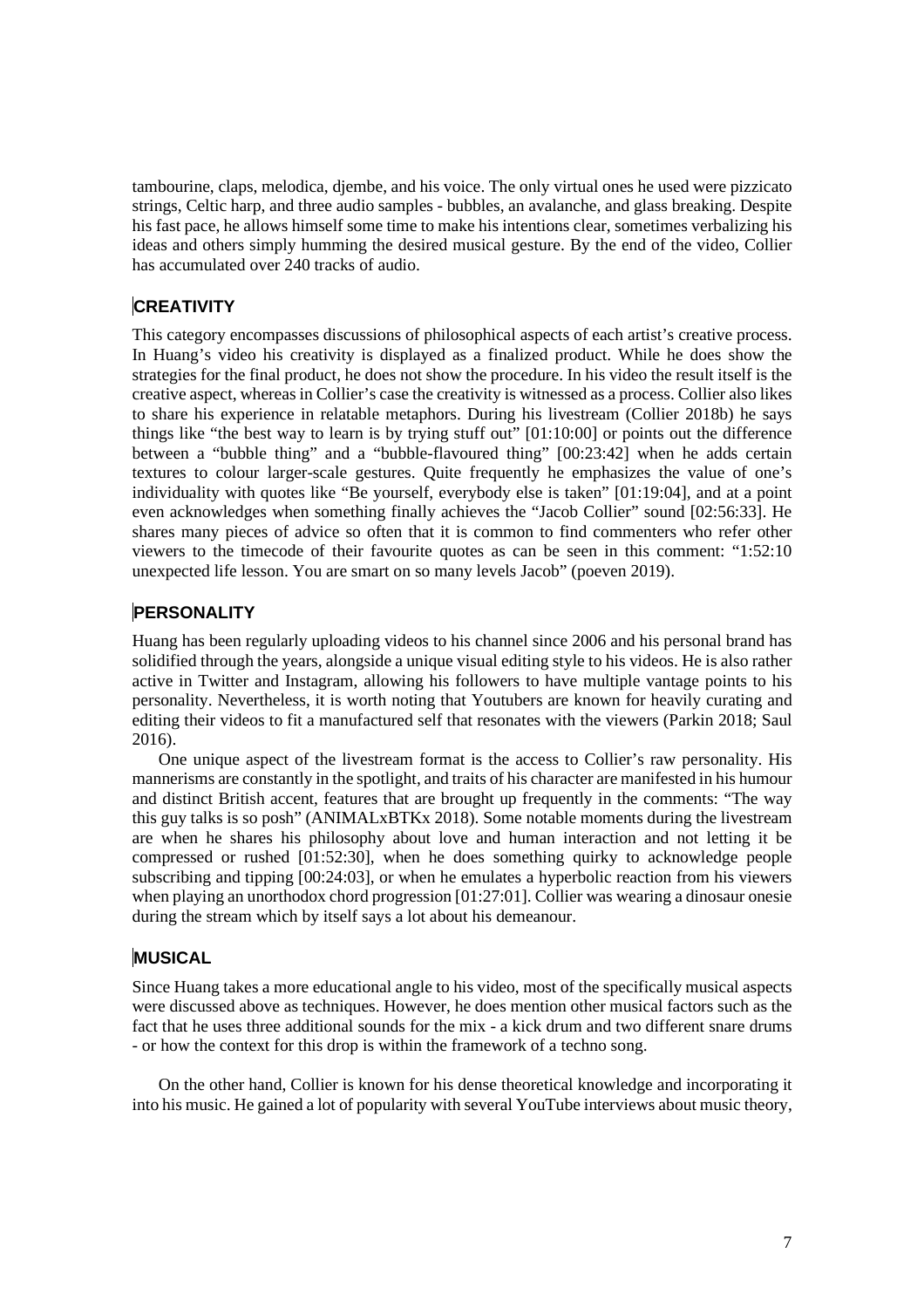earning him a large following of theory enthusiasts, particularly in the jazz community (Lee 2017a; 2017b). Naturally, he does mention some theoretical concepts and techniques during the stream: he talks about Steve Reich and uses one of his minimalism techniques [00:45:32]; he explains the difference between just intonation and equal temperament by showing two instruments with a similar timbre but tuned respectively [02:37:15]; and he explains the "tintinnabuli" concept as bells ringing [02:38:27].

### **CONVERSATIONAL**

This connection to the viewers is an informal type of discourse, merely to address certain questions from the chat or to provide observations on any given topic. Although this layer is not present in Huang's video, there is a lot activity happening "behind the scenes" in his Twitter feed or Instagram page. Twitter and Instagram are the main platforms where he corresponds with his community, whether to get ideas for new videos or to request random sound effects.

In Collier's case, he communicates in real time with his audience and request their input during the livestream. Some examples of Collier's interactions are: when he gets reminded by his viewers that he has not saved the project yet after accumulating over 200 tracks [01:08:44]; when he realizes that the viewers are sharing their ages in the chat he participates and adds his own age as well [01:09:11]; or when he asks the viewers in the chat which chord progression they prefer and waits for their response to record the most popular choice [01:27:33].

These conversational aspects extend to discussions within viewers in the comments, sometimes discussing certain elements of the stream, or talking about unrelated topics. These exchanges are important because they break the hierarchical dimensions typically ascribed to the dynamics between artists and fans. It preserves the human feel despite it being a virtual connection.

### **5. CONCLUSIONS**

The interactions between composer and audience have never been as rich and honest as they can be with the internet. Also unprecedented is the ability to connect with millions of people from the comfort of your home. Online platforms for video sharing are becoming critical tools that can strengthen both the creative process of composers and the appreciation of the audience.

While there is research into audience participation for music performances, there is a clear distinction between audiences being involved as performers during a live setting or as creative sources during the creative process. The online interactions facilitate a creative symbiotic environment where the artist receives instant input and a sense of community, unlike the usual solitude of the compositional process, and the listeners achieve a unique level of intimacy with the creator and a sense of belonging in the final product. Their feedback is not simply used as an inspiration for the creator but as an active ingredient.

By exploring the eight layers of discourse presented, researchers can paint a broader image of the online dynamics between the composer and the audience. These layers can inform relationships not typically found through other mediums. This valuable data could dramatically improve the interpretation of digital interactions and should not be neglected.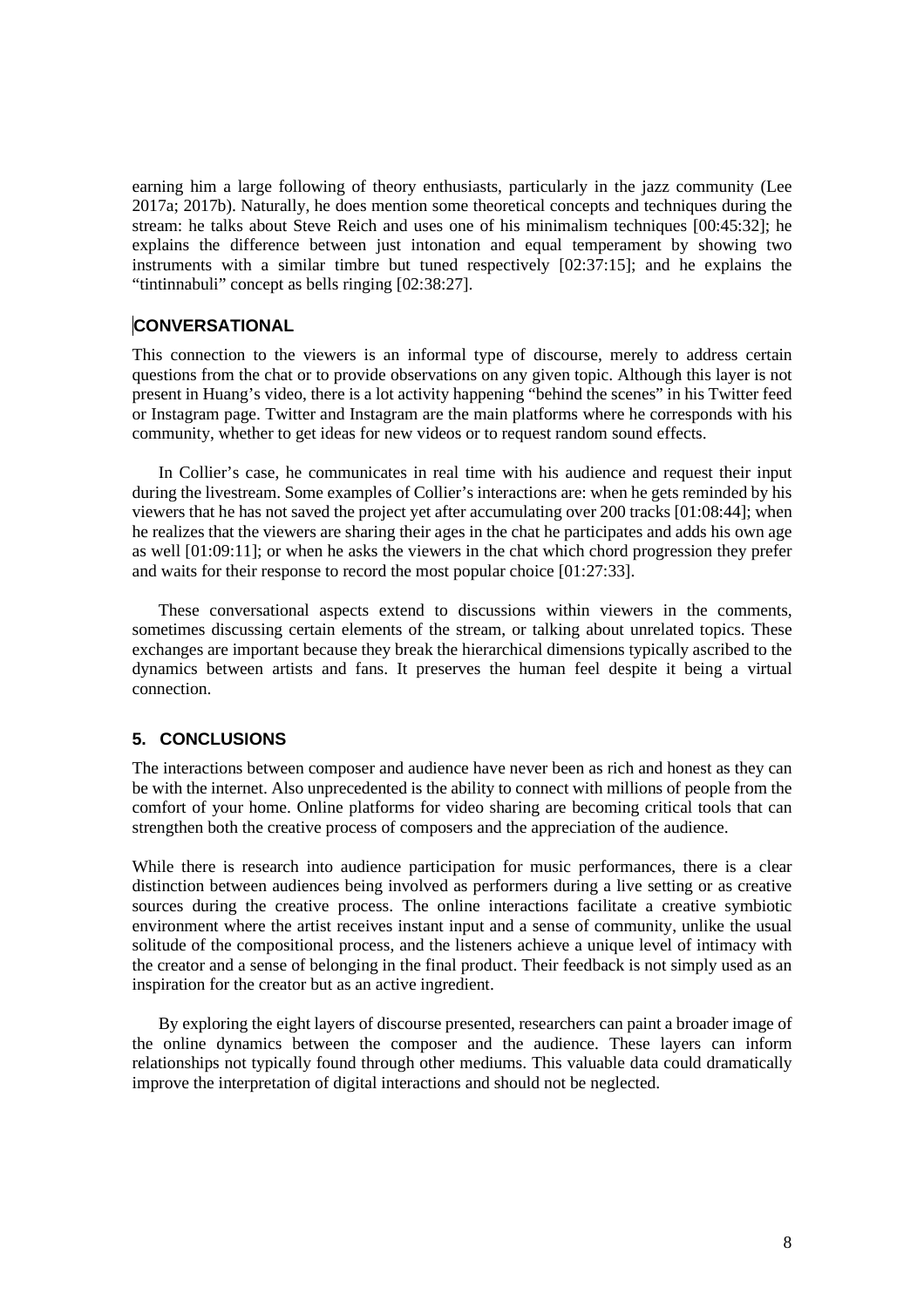Andrew Huang and Jacob Collier are two musicians that embrace video platforms as a new kind of stage to showcase their work and connect directly with their listeners and viewers. These two artists have different but equally valid approaches to engaging and collaborating with their viewers. In this ever-evolving music-making landscape, their methods are worthy of analysis and consideration for other creators to connect in deeper ways with their audience.

#### **6. REFERENCES**

ANIMALxBTKx. (2018). Comment on: *#IHarmU LIVE Ft. Chris Costa!* [Online video]. Available at: https://www.youtube.com/watch?v=gEHoeaA-NjU&lc=UgzOtOimPZqpsbQ3WXl4AaABAg [Accessed 9 April 2019].

Cage, J. (1969). *33-1/3*. New York: Edition Peters.

- Chriscostamusic. (2016). *Chris Costa – The Master Plan (Video).* [Online video]. Available at: https://youtu.be/-B8WTDA9eiU [Accessed 4 April 2019].
- Collier, J. (2018a)*. #IHarmU ft. @chriscostamusic ! The fruits of Friday's livestream :) Three cheers to Chris for an awesome melody! Many more* […]. [Instagram]. 6 March. Available at: https://www.instagram.com/p/BgAAW60ni6o/ [Accessed 4 April 2019].
- ———. (2018b). *#IHarmU LIVE Ft. Chris Costa!* [Online video]. Available at: https://youtu.be/gEHoeaA-NjU [Accessed April 4, 2019].
- Freeman, J. (2005). "Large Audience Participation, Technology, And Orchestral Performance" In *Free Sound,* 757-760. Proceedings of the International Computer Music Association. San Francisco, CA: International Computer Music Association (ICMC). Available at: http://distributedmusic.gatech.edu/jason/publications/pdf\_files\_of\_publications/large\_audie nce\_participatio.pdf [Accessed 9 March 2020].
- Galloway, K. (2011). *"Sounding Nature, Sounding Place": Alternative Performance Spaces, Participatory Experience, and Ritual Performance in R. Murray Schafer's Patria Cycle*. Available at: https://tspace.library.utoronto.ca/handle/1807/26175, p. 21. [Accessed 9 March 2020].
- Hödl, O., Kayali, F. and Fitzpatrick, G. (2012). "Designing Interactive Audience Participation Using Smart Phones in a Musical Performance", Available at: https://www.researchgate.net/publication/262178344 Designing Interactive Audience Part icipation\_Using\_Smart\_Phones\_in\_a\_Musical\_Performance [Accessed 9 March 2020].
- Huang, A. (2019). *Brands*. [Online]. Available at http://andrewhuang.com/brands [Accessed 4 April 2019].

———. (2018a)*. How I Made a Drop with Random Sounds You Sent Me.* [Online video]. Available at: https://youtu.be/M021RSApMXs [Accessed 4 April 2019].

———. (2018b). *How to Make TRACKS and Not Just LOOPS* [Online video]. Available at: https://youtu.be/NEy9L7zyrGE [Accessed 4 April 2019].

———. (2018c). *This Track Is Coming along! I Need Some Random Short Sound Effects. Feel Free to Tweet Me Back with Any* […]. [Twitter]. 9 February. Available at: https://twitter.com/andrewhuang/status/962041924377964544 [Accessed 4 April 2019].

JazzRefound. (2016). *Jacob Collier, Enfant prodige of the year.* [Online]. Available at: https://jazzrefound.it/2016/en/artista/jacob-collier/ [Accessed 4 April 2019].

Lee, J. (2017a)*. Interview: Jacob Collier (Part 1)* [Online video]. Available at: https://youtu.be/DnBr070vcNE [Accessed 4 April 2019].

———. (2017b)*. Interview: Jacob Collier (Part 2)* [Online video]. Available at: https://youtu.be/b78NoobJNEo [Accessed 4 April 2019].